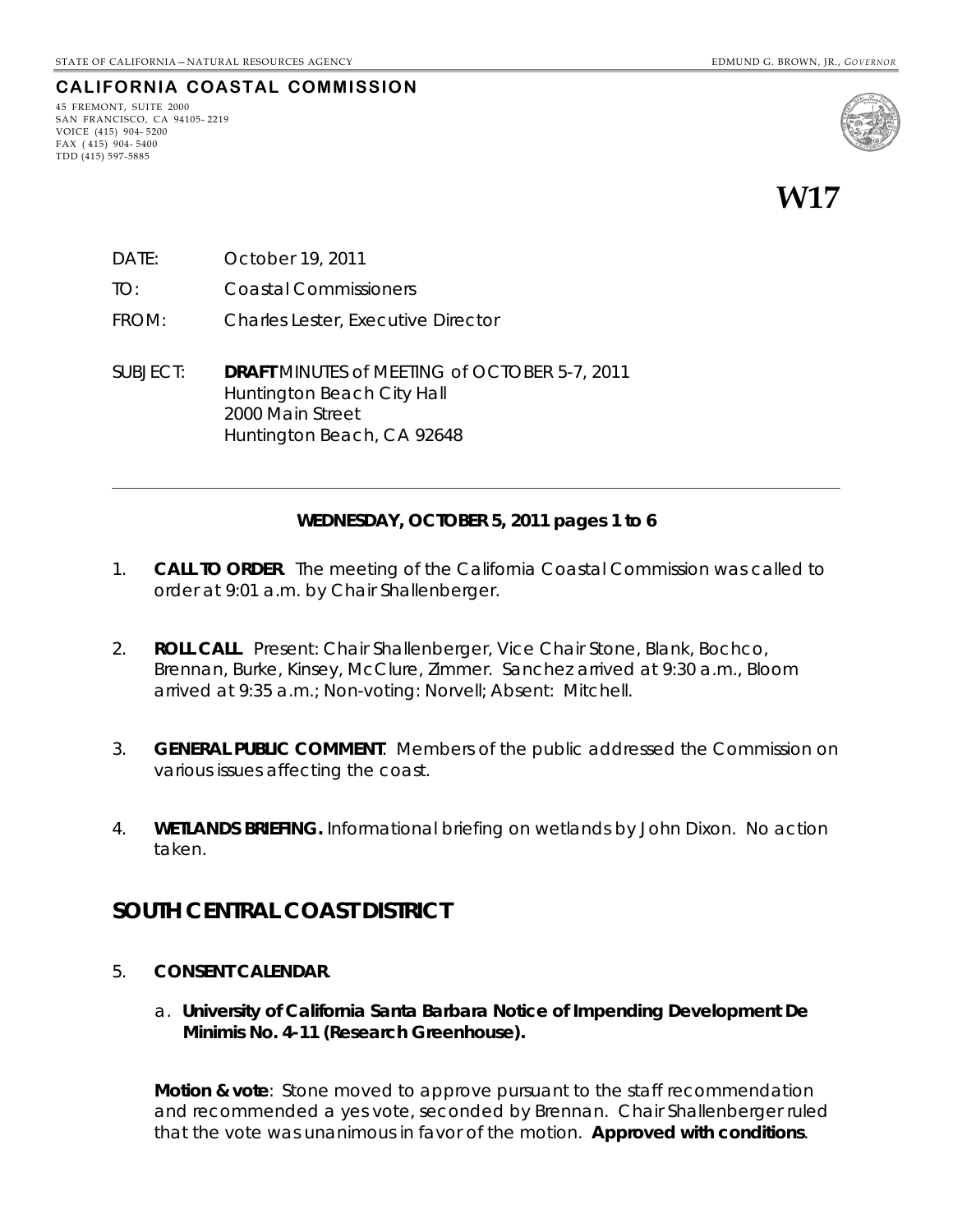# **SOUTH COAST DISTRICT (Los Angeles County)**

### 6. **ADMINISTRATIVE CALENDAR**.

a. **Application No. 5-11-201 (McBrearty and Ware Trust,** Long Beach) Staff recommended concurrence with the Executive Director's determination. There being no objection, Chair Shallenberger ruled concurrence.

### 7. **CONSENT CALENDAR**.

- a. **Application No. 5-11-93 (Chamberlaine,** Pacific Palisades)
- b. **Application No. 5-11-171 (Grand Prix Association of Long Beach & City of Long Beach, Special Events & Film Bureau)**

**Motion & vote**: Stone moved to approve the consent calendar pursuant to the staff recommendation and recommended a yes vote, seconded by Bloom. Chair Shallenberger ruled that the vote was unanimous in favor of the motion. **Approved with conditions**.

# **NORTH COAST DISTRICT**

- 8. **DEPUTY DIRECTOR'S REPORT**. District Manager Merrill reported on permit waivers, emergency permits, immaterial amendments & extensions, LCP matters not requiring public hearings, and on comments from the public. There being no objection, Chair Shallenberger ruled that the Commission concurred.
- 9. **CONSENT CALENDAR (removed from Regular Calendar)**.

## 10. **COASTAL PERMIT APPLICATIONS**.

a. **Appeal No. A-1-MEN-09-52 (Blue Port, L.L.C.**, Mendocino Co.) Staff recommended approval with conditions. Staff amended its recommendation to add a requirement to plant new trees now in the event currently planted trees are felled by disease.

**Motion & vote:** McClure moved to approve pursuant to the staff recommendation and recommended a yes vote, seconded by Sanchez. Chair Shallenberger ruled that the vote was unanimous in favor of the motion as amended. **Approved with conditions.**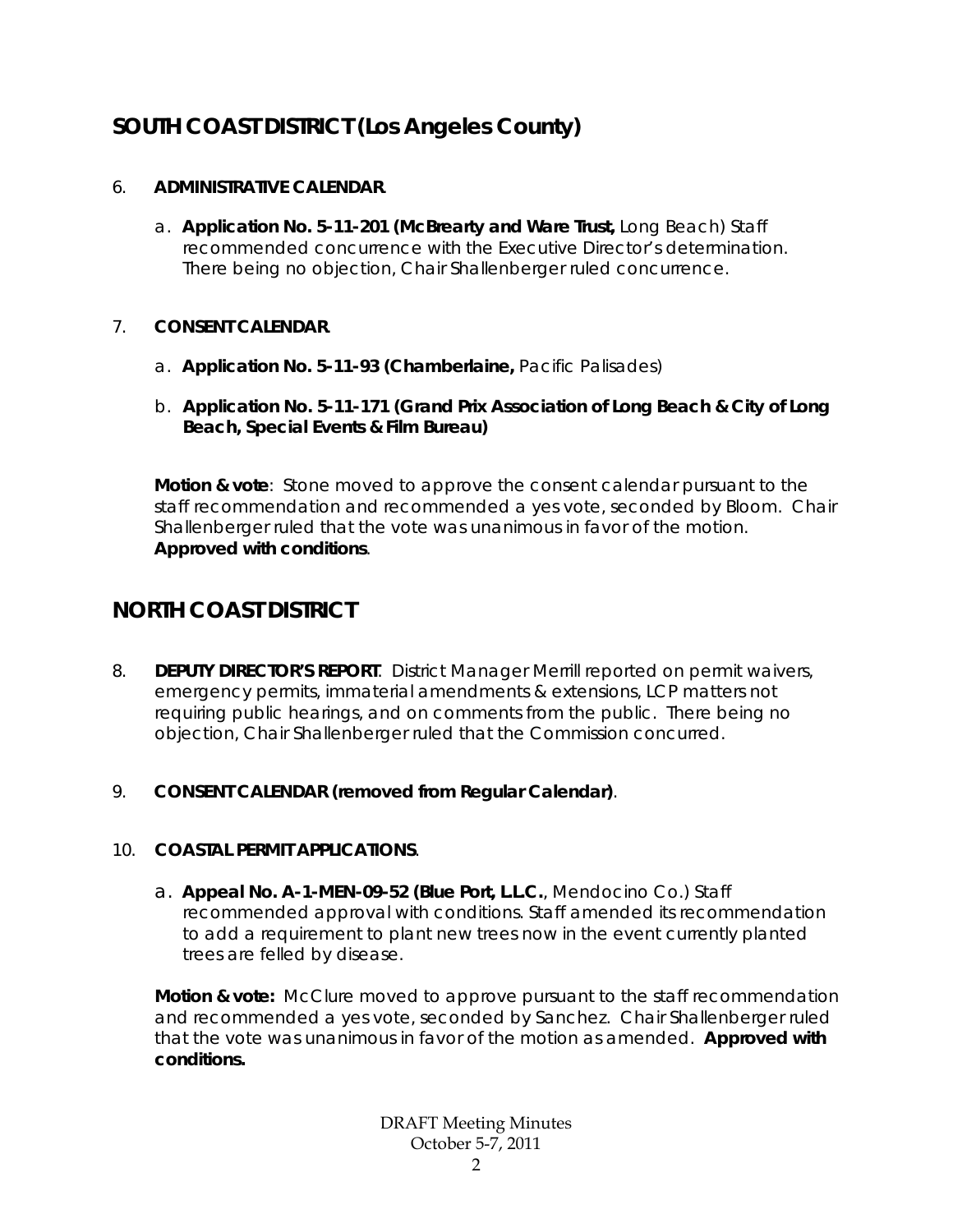b. **Application No. 1-10-32 (Humboldt County Resource Conservation District**) Staff recommended approval with conditions.

**Motion & vote:** McClure moved to approve pursuant to staff recommendation and recommended a yes vote, seconded by Sanchez. Chair Shallenberger ruled that the vote was unanimous in favor of the motion. **Approved with conditions.**

# **SOUTH CENTRAL COAST DISTRICT**

- 11. **DEPUTY DIRECTOR'S REPORT**. Deputy Director Ainsworth on permit waivers, emergency permits, immaterial amendments & extensions, LCP matters not requiring public hearings, and on comments from the public. There being no objection, Chair Shallenberger ruled that the Commission concurred.
- 12. **CONSENT CALENDAR (removed from Regular Calendar)**. None.
- 13. **LOCAL COASTAL PROGRAMS (LCPs)** (*This item was combined with Item 17a and heard as one item*)
	- a. **City of Malibu LCP Amendment No. MAJ-1-11 Part A.** Staff recommended denial as submitted and approval with suggested modifications.

**Motion & vote**: Burke moved to reject the Implementation Plan as submitted and recommended a yes vote, seconded by Bloom. Chair Shallenberger ruled that the vote was unanimous in favor of the motion. **Certification denied as submitted.** 

**Motion & vote**: Burke moved to certify the Implementation Plan if modified pursuant to the staff recommendation and recommended a yes vote, seconded by Bloom. Chair Shallenberger ruled that the vote was unanimous in favor of the motion. **Approved with modifications.** 

**LUNCH RECESS**. The Commission recessed for lunch at 3:30 p.m. and returned at 4:30 p.m.

[*Items 14a, 15a, and 16a were trailed and heard after Item 17a;* Burke left for the day after Item 17a.]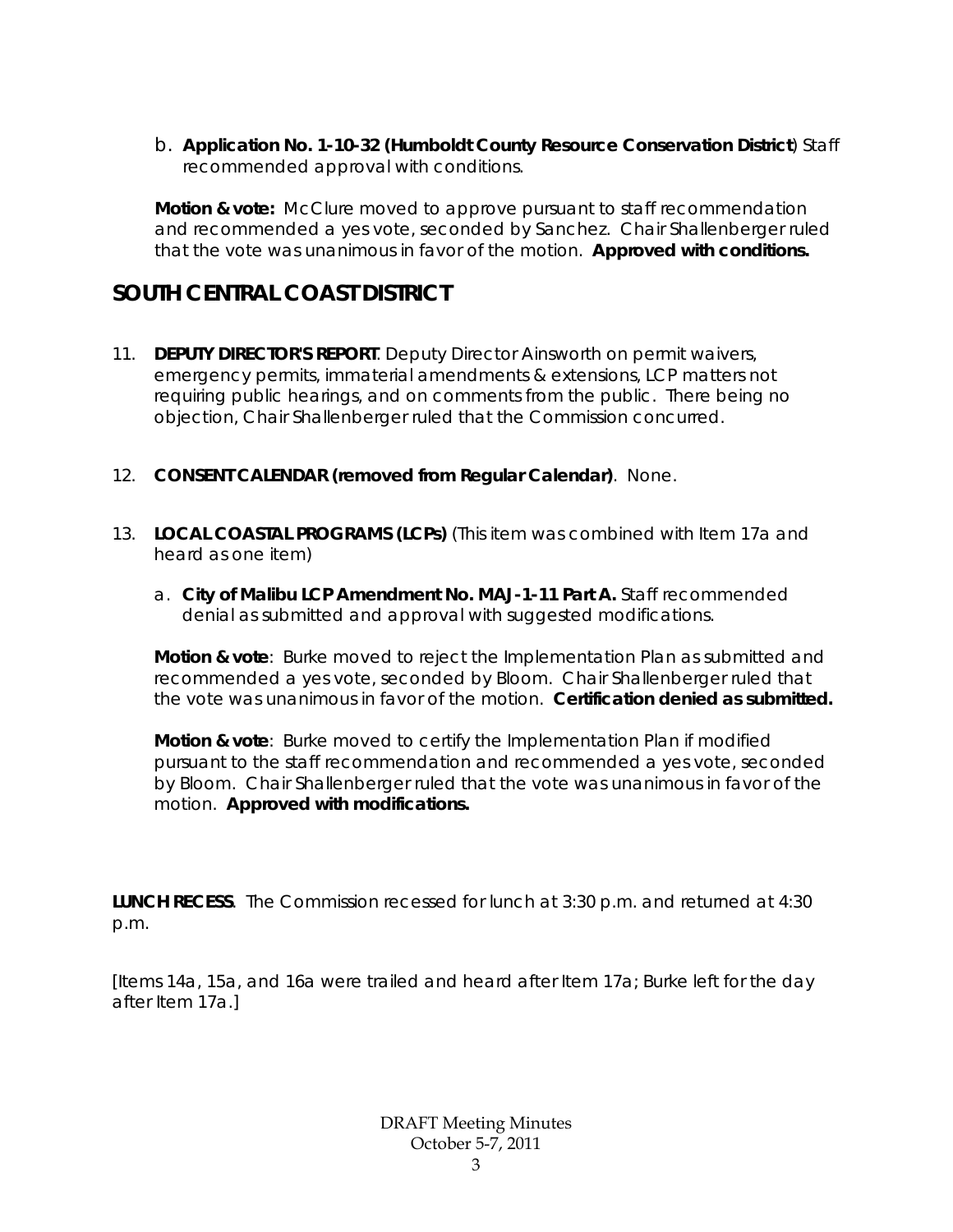#### 14. **LONG RANGE DEVELOPMENT PLAN**.

a. **University of California Santa Barbara Long Range Development Plan Amendment No. 2-10 (Bioengineering Building).** Staff recommended approval as submitted.

**Motion & vote**: Stone moved to certify the Long Range Development Plan as submitted and recommended a yes vote, seconded by Zimmer. Chair Shallenberger ruled that the vote was unanimous in favor of the motion. **Approved as submitted.**

#### 15. **NOTICE OF IMPENDING DEVELOPMENT**.

a. **University of California Santa Barbara Notice of Impending Development No. 2- 11 (Bioengineering Building).** Staff recommended approval of the Notice of Impending Development with conditions.

**Motion & vote**: Stone moved to approve pursuant to the staff recommendation and recommended a yes vote, seconded by Zimmer. Chair Shallenberger ruled that the vote was unanimous in favor of the motion. **Approved**.

#### 16. **COASTAL PERMIT APPLICATIONS**.

a**. Application No. 4-10-055 (Los Angeles County Department of Public Works**) Staff recommended approval with conditions.

**Motion & vote**: Stone moved to approve pursuant to staff recommendation and recommended a yes vote, seconded by Bloom. Chair Shallenberger ruled that the vote was unanimous in favor of the motion. **Approved with conditions**.

#### 17. **PERMIT AMENDMENTS**.

a. **Coastal Development Permit Amendment No. 4-99-276-A4 (Santa Monica-Malibu Unified School District,** Los Angeles Co.) Staff recommended approval with conditions.

**Motion:** Burke moved to approve pursuant to the staff recommendation and recommended a yes vote, seconded by Kinsey.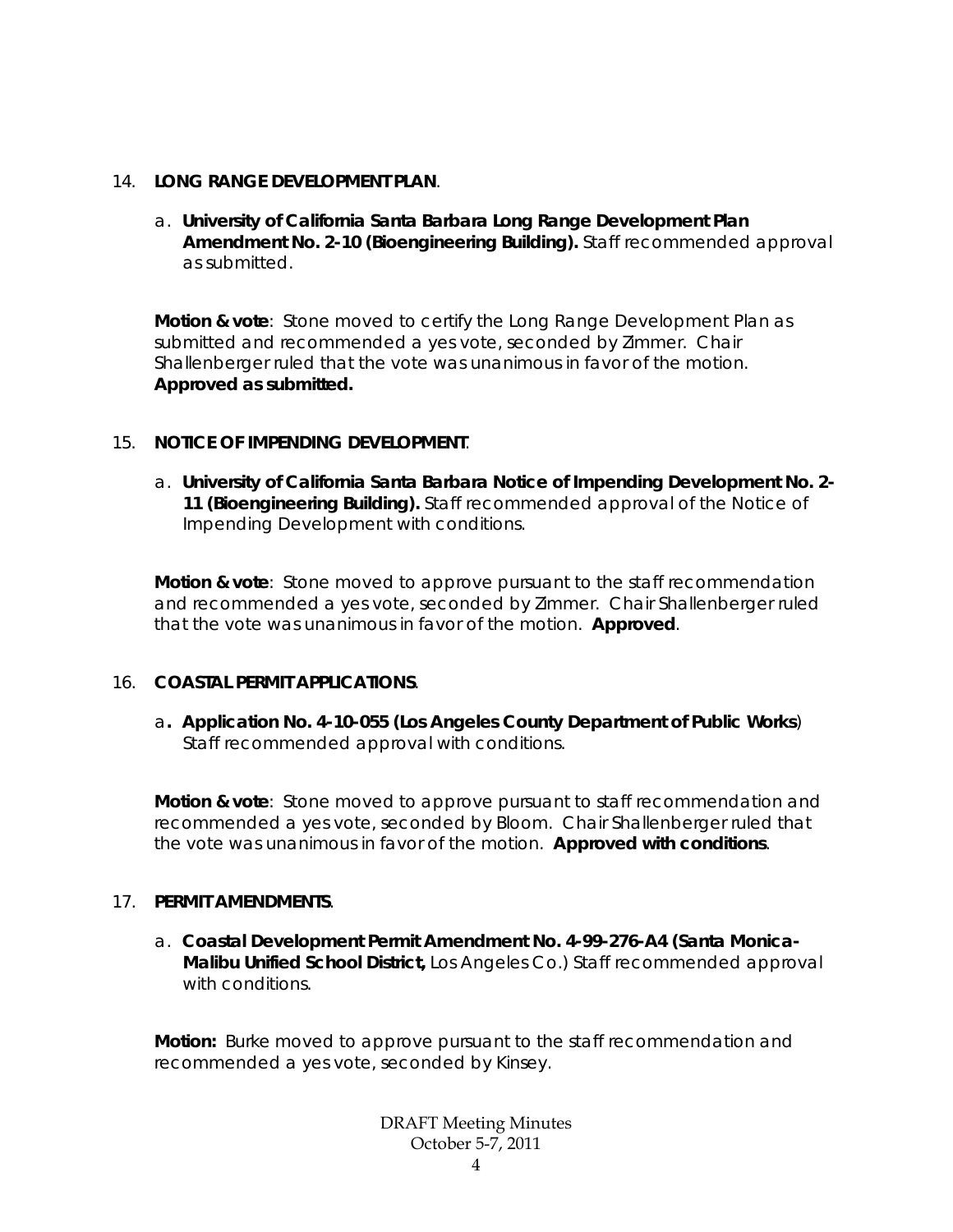**Amending Motion & vote**: Bloom moved to drop the indemnity provision. Motion failed for lack of second.

**Vote on main motion**: Chair Shallenberger ruled that the vote was unanimous in favor of the motion. **Approved with conditions**.

## **ENFORCEMENT**

18. **ENFORCEMENT REPORT**. None.

# **SOUTH COAST DISTRICT**

- 19. **DEPUTY DIRECTOR'S REPORT FOR LOS ANGELES COUNTY**. Deputy Director Ainsworth reported on permit waivers, emergency permits, immaterial amendments & extensions, LCP matters not requiring public hearings, and on comments from the public. There being no objection, Chair Shallenberger ruled that the Commission concurred.
- 20. **CONSENT CALENDAR (removed from Regular Calendar)**. None.

### 21. **COASTAL PERMIT APPLICATIONS**.

a. **Appeal No. A-5-RPV-10-002 (Conroy,** Rancho Palos Verdes) Staff recommended approval with conditions.

**Motion & vote**: Stone moved to approve pursuant to staff recommendation and recommended a yes vote, seconded by Bloom. Chair Shallenberger ruled that the vote was unanimous in favor of the motion. **Approved with conditions.**

b. **Appeal No. A-5-PPL-11-28 (Robert Dolbinski,** Pacific Palisades) Staff recommended approval with conditions.

**Motion & vote**: Blank moved to continue, seconded by Sanchez and recommended a yes vote. Chair Shallenberger ruled that the vote was unanimous in favor of the motion**. Continued**.

c. **Application No. 5-11-56 (Dolbinski & Chen,** Pacific Palisades)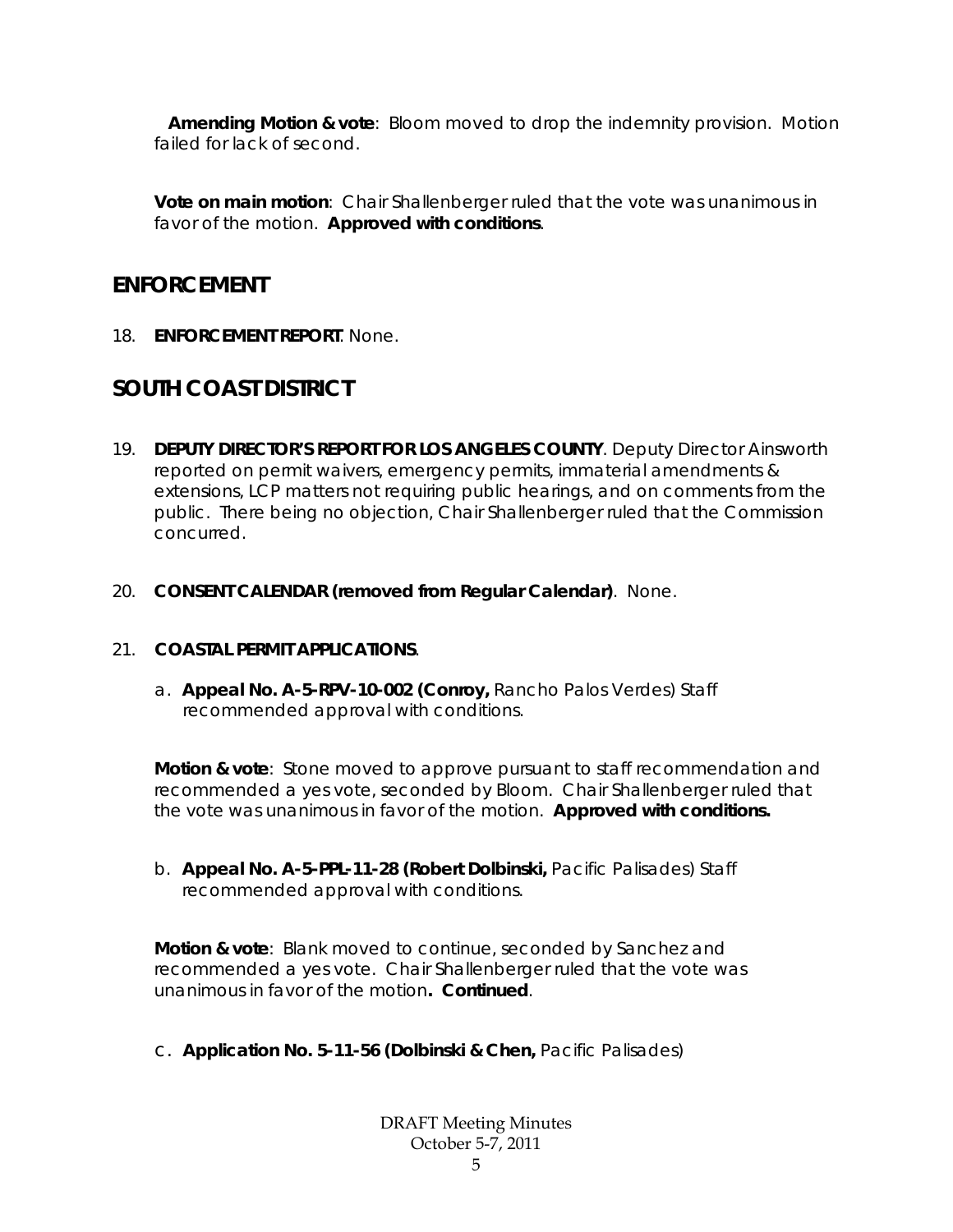**Motion & vote**: Blank moved to continue, seconded by Sanchez and recommended a yes vote. Chair Shallenberger ruled that the vote was unanimous in favor of the motion**. Continued**.

## **STATEWIDE (trailed and heard on Thursday, October 6, 2011)**

- 22. **APPROVAL OF MINUTES**. Motion to approve the minutes of *September 7-9, 2011* by Stone, seconded by Sanchez. Chair Shallenberger ruled that the vote was unanimous in favor of the motion. **Approved**.
- 23. **COMMISSIONERS' REPORTS**. None.
- 24. **CONSERVANCY REPORT**. Informational only.
- 25. **SANTA MONICA MOUNTAINS CONSERVANCY REPORT**. None.
- 26. **DEPUTY ATTORNEY GENERAL'S REPORT**. Informational only.
- 27. **EXECUTIVE DIRECTOR'S REPORT** including reports and possible Commission action on legislation and water quality.
	- a. **Interagency Agreement.** Interagency Agreement between the California Coastal Commission and the Bay Conservation and Development Commission (BCDC).

**Motion & vote**: Stone moved to approve the Interagency Agreement and recommended a yes vote, seconded by Brennan. Chair Shallenberger ruled that the vote was unanimous in favor of the motion. **Approved.**

The Commission recessed for the day at 7:15 p.m.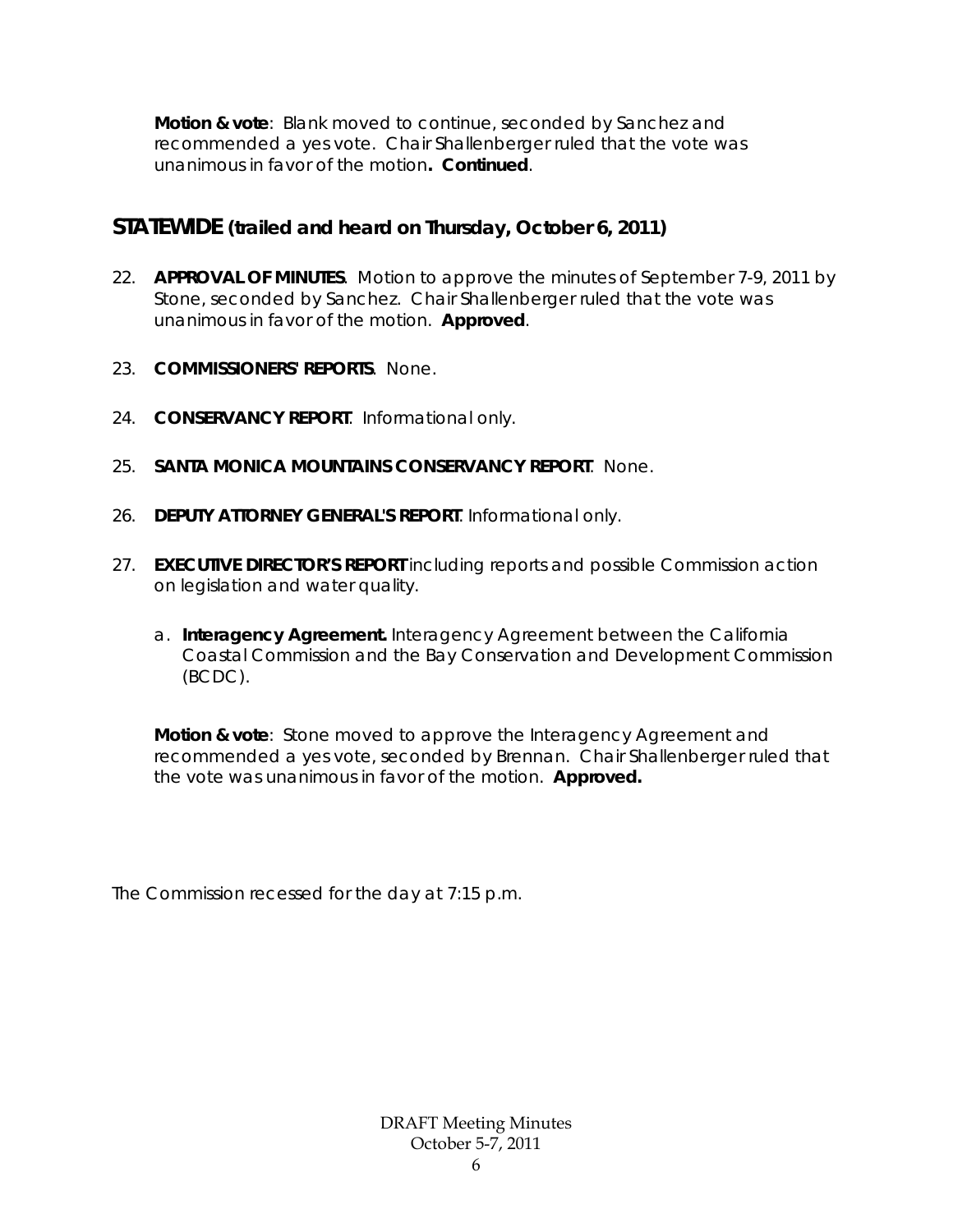### **THURSDAY, OCTOBER 6, 2011 pages 7 to 11**

- 1. **CALL TO ORDER**. The meeting of the California Coastal Commission was called to order at 9:01 a.m. by Chair Shallenberger.
- 2. **ROLL CALL**. Present: Chair Shallenberger, Vice Chair Stone, Blank, Bloom, Bochco, Kinsey, McClure, Zimmer. Non-voting: Norvell. Brennan, Burke, and Sanchez arrived at 9:03 a.m.; Absent: Mitchell.
- 3. **GENERAL PUBLIC COMMENT**. Members of the public addressed the Commission on various issues affecting the coast.

# **SOUTH COAST DISTRICT (Orange County)**

- 4. **ADMINISTRATIVE CALENDAR**. Staff recommended concurrence with the Executive Director's determination. There being no objection, Chair Shallenberger ruled that the Commission concurred.
	- a. **Application No. 5-11-99 (Melbon,** Newport Beach)
	- b. **Application No. 5-11-100 (Seamans,** Newport Beach)
	- c. **Application No. 5-11-184 (Cecere,** Newport Beach)

### 5. **CONSENT CALENDAR**.

a. **Application No. 5-11-132 (Waterfront Newport Beach, LLC**, Newport Beach) Staff recommended approval with conditions.

**Motion & vote**: Sanchez moved to approve pursuant to the staff recommendation and recommended a yes vote, seconded by Brennan. Chair Shallenberger ruled that the vote was unanimous in favor of the motion. **Approved with conditions.** 

# **SOUTH COAST DISTRICT (Orange County)**

6. **DEPUTY DIRECTOR'S REPORT FOR ORANGE COUNTY**. Deputy Director Sarb reported on permit waivers, emergency permits, immaterial amendments & extensions, LCP matters not requiring public hearings, and on comments from the public. There being no objection, Chair Shallenberger ruled that the Commission concurred.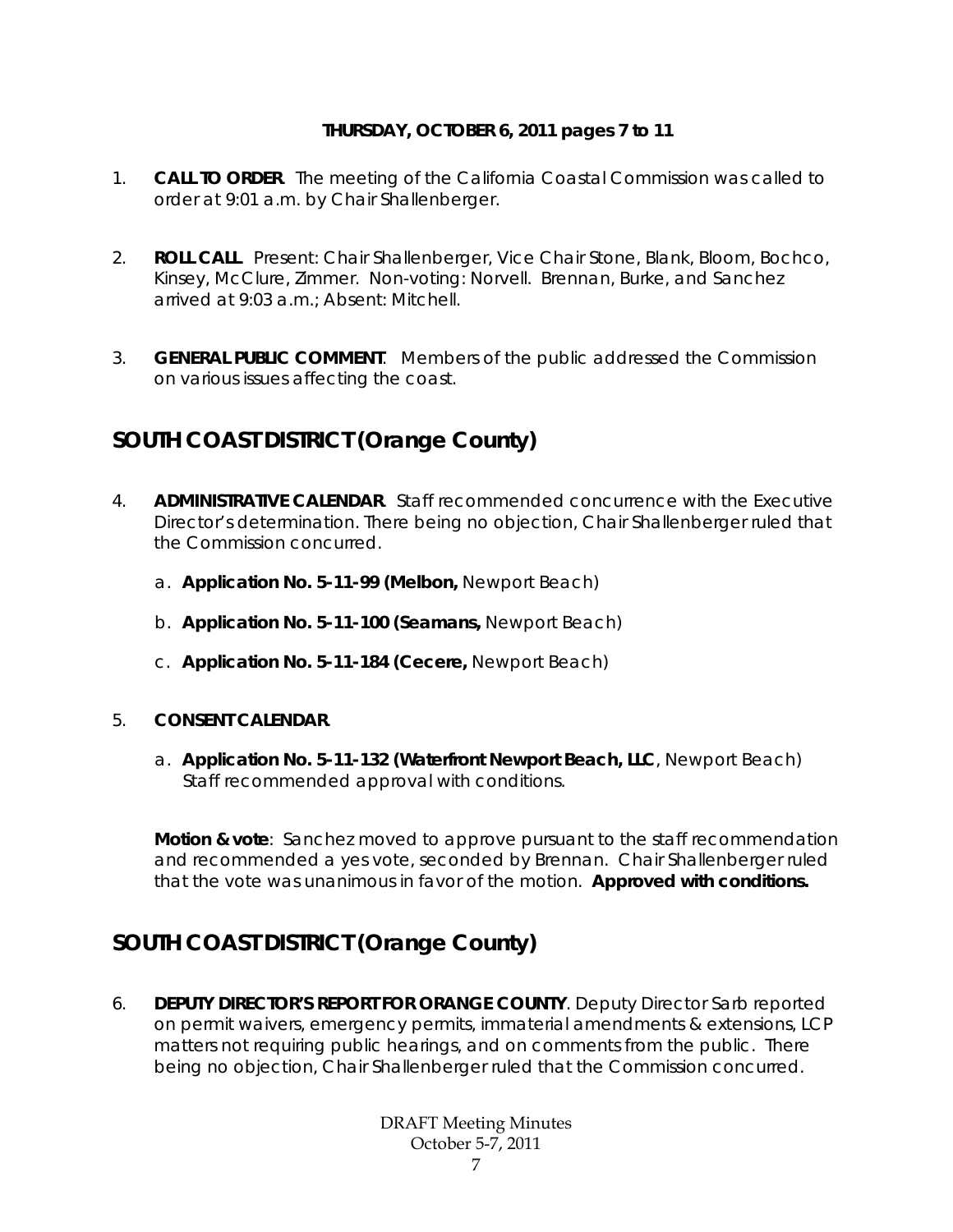- a. **City of Dana Point LCP Amendment DPT-MAJ-1-10 (Implementation Plan for Dana Point Harbor Revitalization Plan) Certification Review.** Staff recommended concurrence with the Executive Director's determination. There being no objection, Chair Shallenberger ruled that the Commission concurred.
- b. **City of Huntington Beach HNB-MAJ-1-10 (Downtown Specific Plan Update) Certification Review.** Staff recommended concurrence with the Executive Director's determination. There being no objection, Chair Shallenberger ruled that the Commission concurred.
- 7. **CONSENT CALENDAR (removed from Regular Calendar)**. Staff moved one item [**9e**] to the expanded consent calendar. Staff recommended approval with conditions.

**Motion & vote**: Stone moved to approve pursuant to the staff recommendation and recommended a yes vote, seconded by Kinsey. Chair Shallenberger ruled that the vote was unanimous in favor of the motion. **Approved with conditions**.

#### 8. **NEW APPEALS**.

a. **Appeal No. A-5-LGB-11-134 (Mihaylo,** Laguna Beach) Staff recommended that the Commission determine that **no substantial issue** exists with respect to the grounds on which the appeal was filed.

**Motion &vote**: Sanchez moved to determine that no substantial issue exists with respect to the grounds on which the appeal was filed and recommended a yes vote, seconded by Bochco. Chair Shallenberger ruled that the vote was unanimous in favor of the motion. **No Substantial Issue Found**.

### 9. **COASTAL PERMIT APPLICATIONS**.

- a. **Application No. 5-10-168 (City of Newport Beach**) [**POSTPONED**]
- b. **Application No. 5-10-205 (Tsoong,** Newport Beach) Staff recommended approval with conditions.

**Motion & vote**: Brennan moved to approve pursuant to the staff recommendation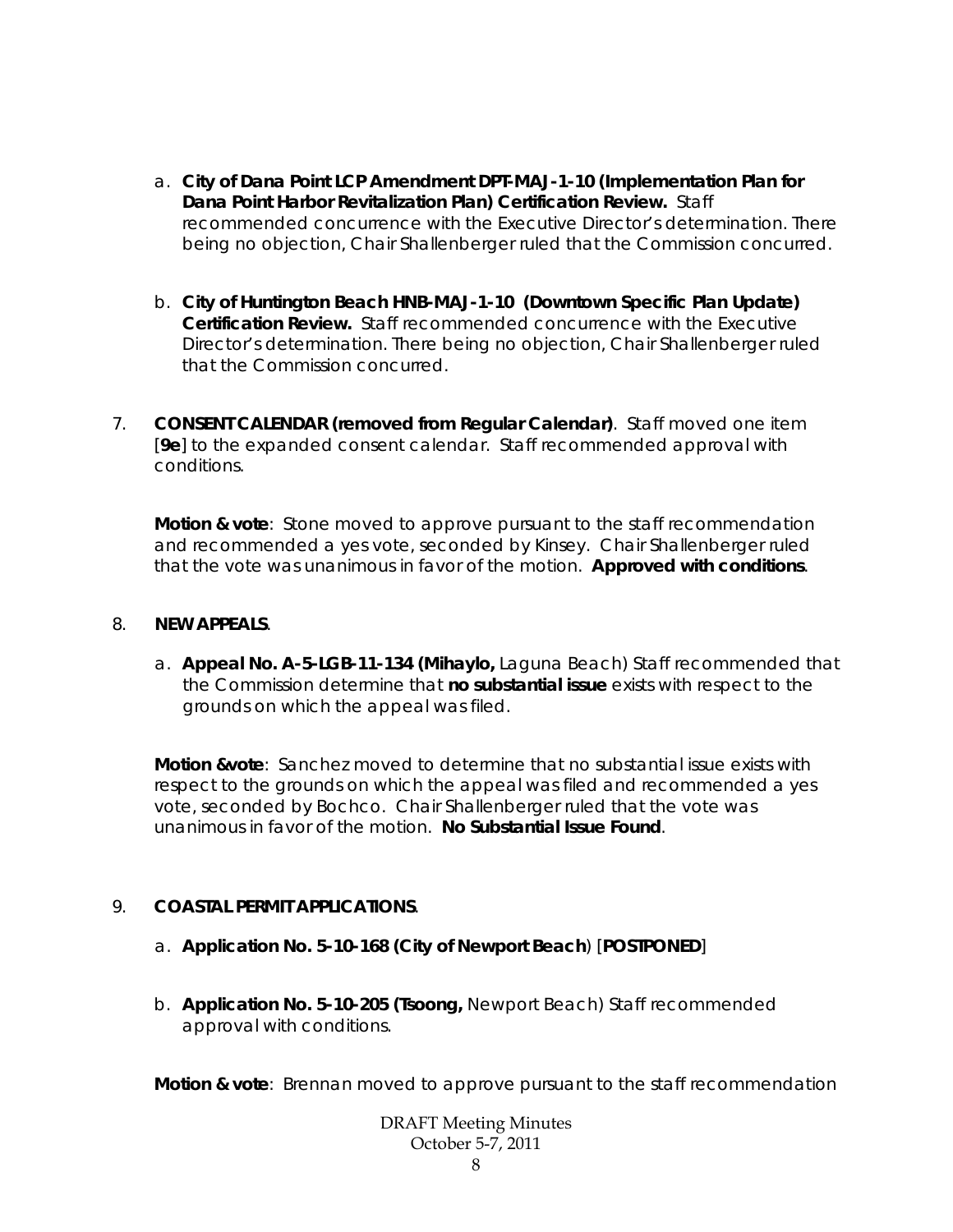and recommended a yes vote, seconded by Sanchez. Chair Shallenberger ruled that the vote was unanimous in favor of the motion**. Approved with conditions.** 

- c. **Application No. 5-10-258 (Goodell,** Huntington Beach) [**POSTPONED**]
- d. **Application No. 5-11-50 (Poleshuk,** Newport Beach) Staff recommended approval with conditions. [Blank out of the room for the vote.]

**Motion**: Brennan moved to approve pursuant to the staff recommendation and recommended a yes vote, seconded by Bochco.

**Amending motion & vote**: Sanchez moved to add a new condition: The applicant will provide for the structure to be open to the public and provide appropriate signage if the City of Newport Beach has not built a public pier in the Grand Canal within one year, seconded by Stone and recommended a yes vote. The roll call vote was 8 in favor (Bochco, Brennan, Burke, Kinsey, McClure, Sanchez, Stone, Shallenberger) and 2 opposed (Bloom, Zimmer). **Approved**.

**Vote on main motion**: Chair Shallenberger ruled that the vote was unanimous in favor of the motion as amended. **Approved with conditions**.

**LUNCH RECESS.** The Commission recessed for lunch at 1:00 p.m. and returned at 2:15 p.m.

- e. **Application No. 5-11-64 (Yousefi,** Laguna Beach) Moved by staff to the expanded consent calendar. **Approved with conditions**.
- f. **Application No. 5-11-68 (Shea Homes,** Huntington Beach) Staff recommended approval with special conditions.

**Motion & vote**: Stone moved to approve pursuant to the staff recommendation and recommended a no vote, seconded by Sanchez. The roll call vote was 6 in opposition (Brennan, Kinsey, Sanchez, Stone, Zimmer, Shallenberger) and 5 in favor (Blank, Bloom, Bochco, Burke, McClure). **Denied**.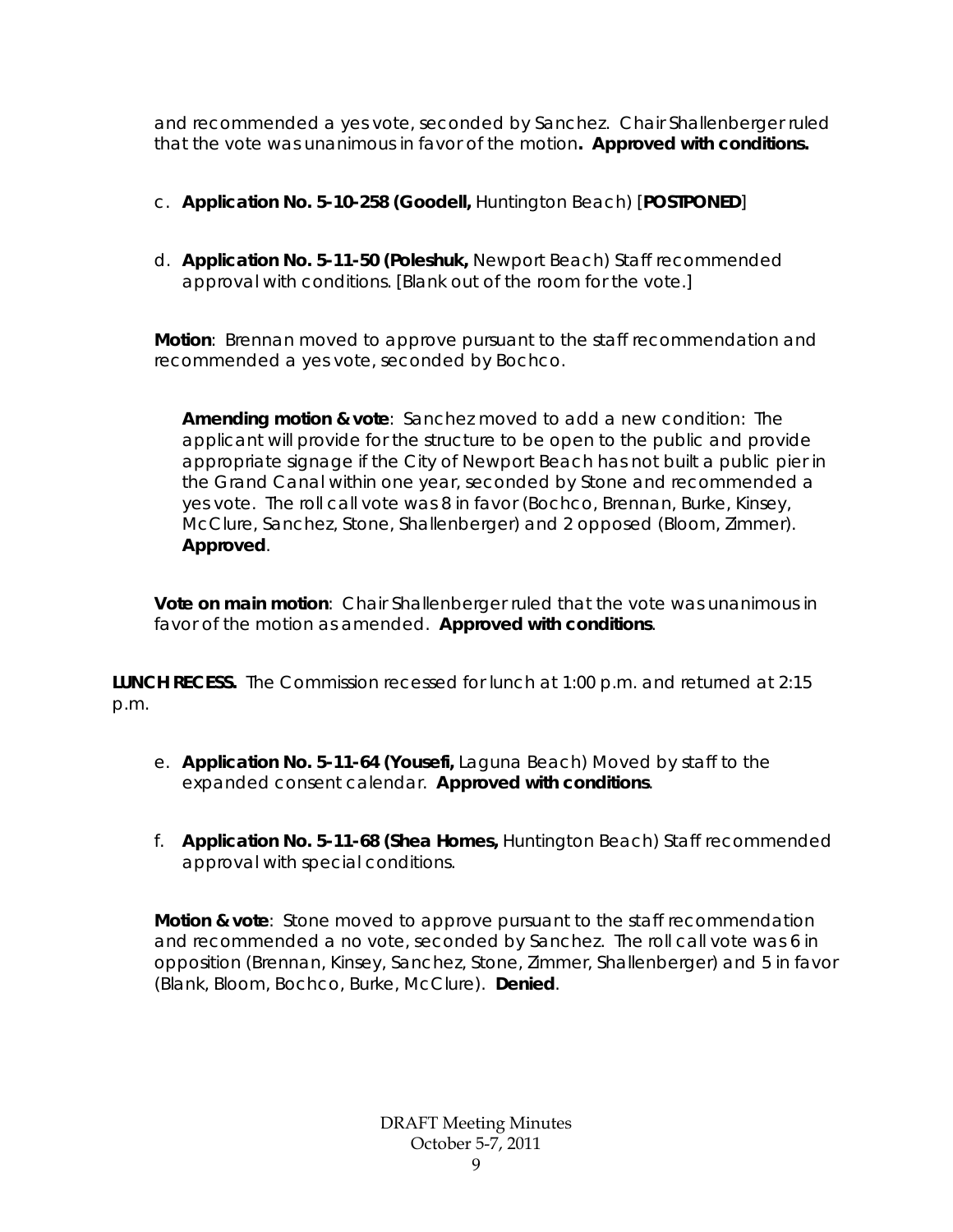# **SAN DIEGO DISTRICT**

- 10. **DEPUTY DIRECTOR'S REPORT**. Deputy Director Sarb reported on permit waivers, emergency permits, immaterial amendments & extensions, LCP matters not requiring public hearings, and on comments from the public. There being no objection, Chair Shallenberger ruled concurrence.
- 11. **CONSENT CALENDAR (removed from Regular Calendar)**. None.

### 12. **LOCAL COASTAL PROGRAMS (LCPs)**

a. **City of Carlsbad LCP Amendment No. 1-10A (Muroya).** Staff recommended approval of the Land Use Plan as submitted.

**Motion & vote**: Sanchez moved to certify the Land Use Plan as submitted and recommended a yes vote, seconded by Brennan. Chair Shallenberger ruled that the vote was unanimous in favor of the motion. **Approved as submitted**.

**Motion & vote**: Sanchez moved to reject the Implementation Plan as submitted and recommended a no vote, seconded by Stone. Chair Shallenberger ruled that the vote was unanimous in opposition to the motion. **Approved as submitted**.

b. **City of Carlsbad LCP Amendment No. 2-11A (Reasonable Accommodations) and B (Proposition D/Cannon Road AG/OS Land) Time Extension**. Staff recommended approval of the time extension.

**Motion & vote**: Sanchez moved to grant the time extension and recommended a yes vote, seconded by Bochco. Chair Shallenberger ruled that the vote was unanimous in favor of the motion. **Approved.** 

[*Bloom and Burke departed for the day*]

- c. **City of Solana Beach LCP Land Use Plan.** [**POSTPONED**]
- d. **City of Chula Vista LCP Amendment No. 1-11 (Bayfront Master Plan) Time Extension**. Staff recommended approval of the time extension.

**Motion & vote**: Zimmer moved to grant the time extension and recommended a yes vote, seconded by Brennan. Chair Shallenberger ruled that the vote was unanimous in favor of the motion. **Approved**.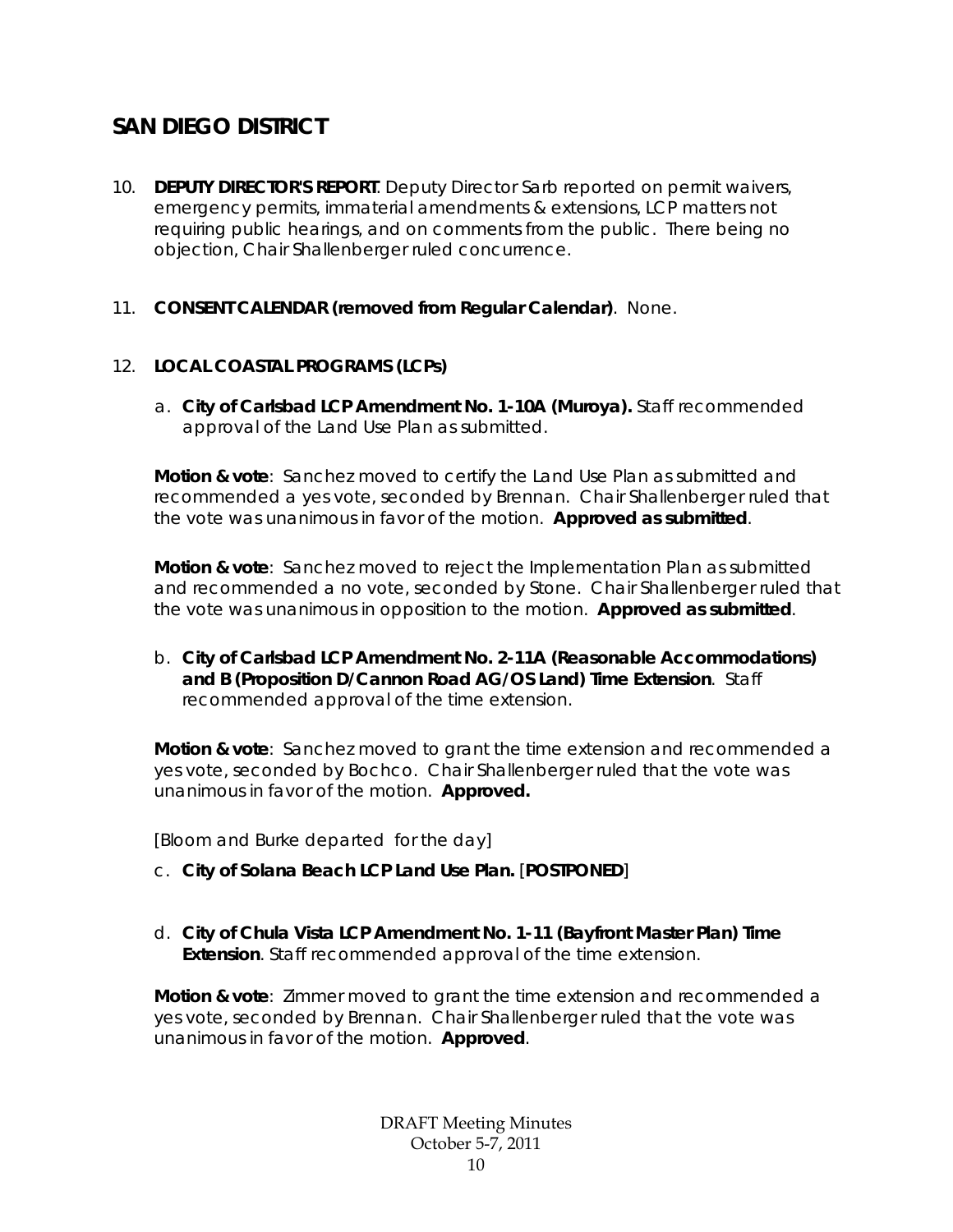e. **Imperial Beach LCP Amendment No. IMB MAJ-1-11 (Medical Marijuana) Time Extension**. Staff recommended approval of the time extension.

**Motion & vote**: Kinsey moved to grant the time extension and recommended a yes vote, seconded by McClure. Chair Shallenberger ruled that the vote was unanimous in favor of the motion. **Approved**.

#### 13. **COASTAL PERMIT APPLICATIONS**.

#### a. **Application No. 6-10-16 (Tu Casa HOA**, Carlsbad) [**POSTPONED**]

#### 14. **PERMIT AMENDMENTS**.

a. **Permit No. 6-08-100-A (1984 Abbott LLC**, San Diego) Staff recommended approval with conditions.

**Motion & vote**: Stone moved to continue the matter and recommended a yes vote, seconded by Sanchez. Chair Shallenberger ruled that the vote was unanimous in favor of the motion. **Continued**.

The Commission recessed for the day at 4:55 p.m.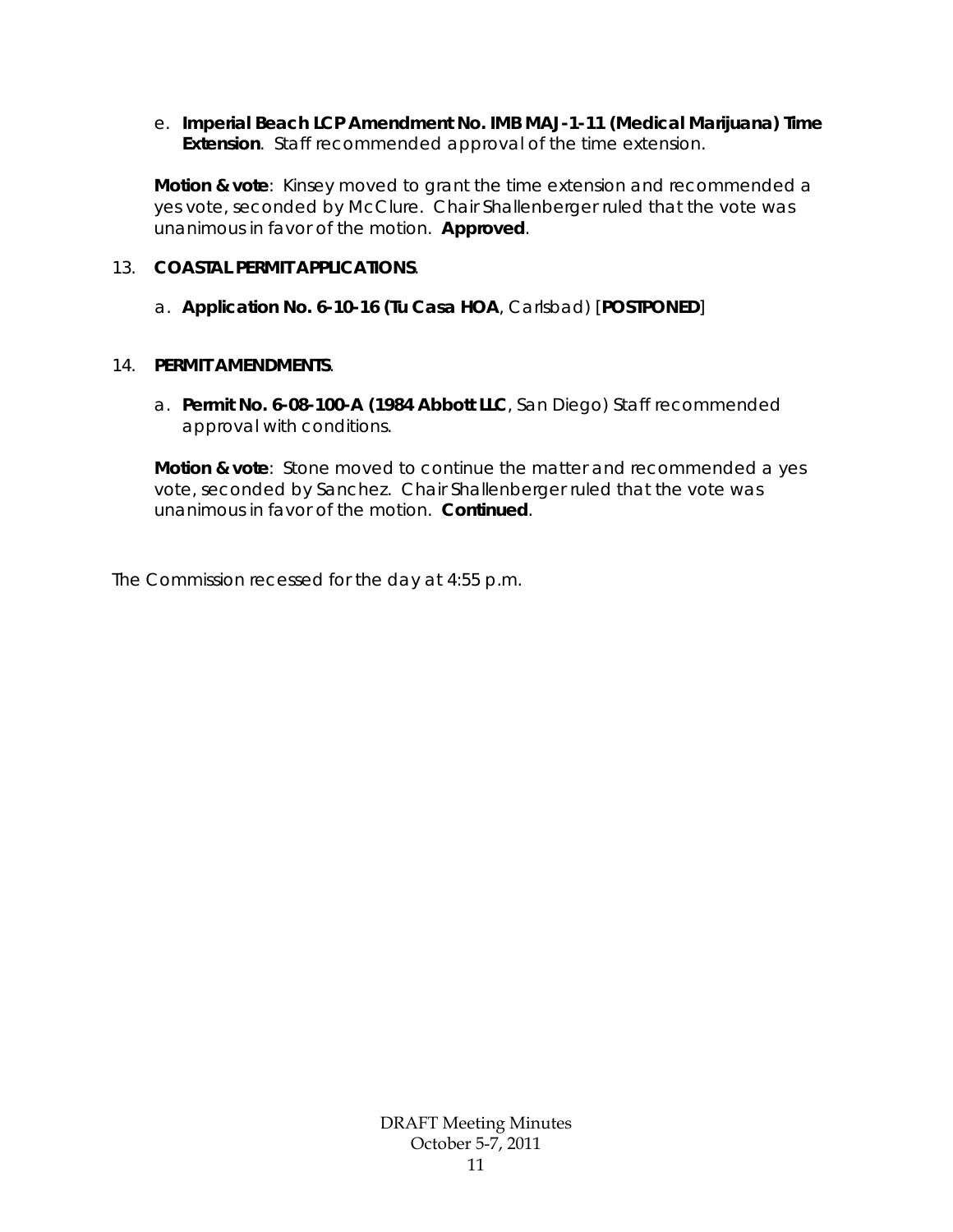## **FRIDAY, OCTOBER 7, 2011 pages 12 to 14**

- 1. **CALL TO ORDER**. The meeting of the California Coastal Commission was called to order by Chair Shallenberger at 9:00 a.m.
- 2. **ROLL CALL**. Present: Chair Shallenberger, Vice Chair Stone, Blank, Bloom, Bochco, Brennan, Kinsey, McClure, Zimmer; Sanchez arrived at 9:03 a.m.; Non-voting present: Norvell. Absent: Burke, Mitchell.
- 3. **GENERAL PUBLIC COMMENT**. Members of the public address the Commission on various issues affecting the coast.

# **ENERGY, OCEAN RESOURCES and FEDERAL CONSISTENCY**

4. **ENERGY, OCEAN RESOURCES and FEDERAL CONSISTENCY**. Mark Delaplaine reported on permit waivers, emergency permits, immaterial amendments & extensions, negative determinations, matters not requiring public hearings, and status report on offshore oil & gas exploration & development. There being no objection, Chair Shallenberger ruled that the Commission concurred.

### 5. **FEDERAL CONSISTENCY.**

- a. **CC-006-11 (North County Transit District,** San Diego Co.) Staff recommended concurrence with the North County Transit District consistency certification. There being no objection, Chair Shallenberger ruled that the Commission concurred.
- b. **CD-038-11 (National Marine Fisheries Service,** Del Norte Co.) Staff recommended that the Commission concur with the consistency determination.

**Motion & vote**: Kinsey moved to concur and recommended a yes vote, seconded by McClure. Chair Shallenberger ruled that the vote was unanimous in favor of the motion. **Approved.**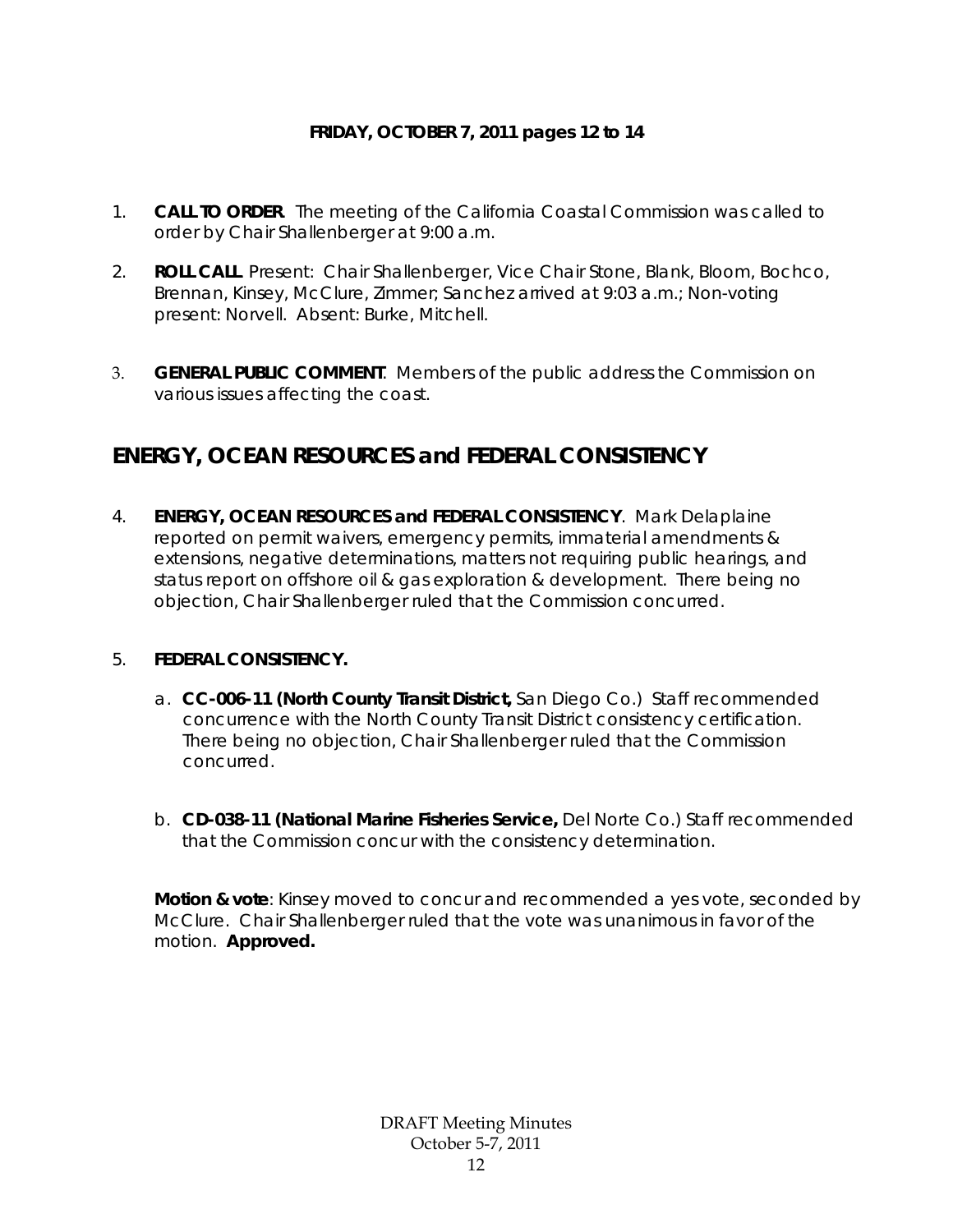# **CENTRAL COAST DISTRICT**

- 6. **DEPUTY DIRECTOR'S REPORT**. Executive Director Lester reported on permit waivers, emergency permits, immaterial amendments & extensions, LCP matters not requiring public hearings, and on comments from the public. There being no objection, Chair Shallenberger ruled concurrence.
	- a. **Monterey County LCP Amendment MCO-MAJ-1-10 (Stevens Re-designation). Certification Review.** Staff recommended that the Commission concur with the Executive Director's determination. There being no objection, Chair Shallenberger ruled that the Commission concurred.

### 6.5. **LOCAL COASTAL PROGRAMS.**

a. **City of Pismo Beach LCP Amendment No. PSB-1-10 Part 1(Open Space Landscaping). Time Extension.** Staff recommended approval of the time extension.

**Motion & vote:** Zimmer moved to grant the time extension and recommended a yes vote, seconded by Kinsey. Chair Shallenberger ruled that the vote was unanimous in favor of the motion. **Approved.** 

# **NORTH CENTRAL COAST DISTRICT**

- 7. **DEPUTY DIRECTOR'S REPORT**. Deputy Director on permit waivers, emergency permits, immaterial amendments & extensions, LCP matters not requiring public hearings, and on comments from the public. There being no objection, Chair Shallenberger ruled concurrence.
- 8. **CONSENT CALENDAR (removed from Regular Calendar)**. None.

### 9. **COASTAL PERMIT APPLICATIONS**.

a. **Application No. 2-08-020 (AIMCO, Esplanade Avenue Apartments LLC,**  Pacifica) Staff recommended approval with special conditions and added the following change:

First addendum, subsection 5 that proposes amendments to special condition 11 we would not strike the language that is shown stricken and not add the language that is shown added, but rather, change the language that is shown stricken in the addendum to the following: